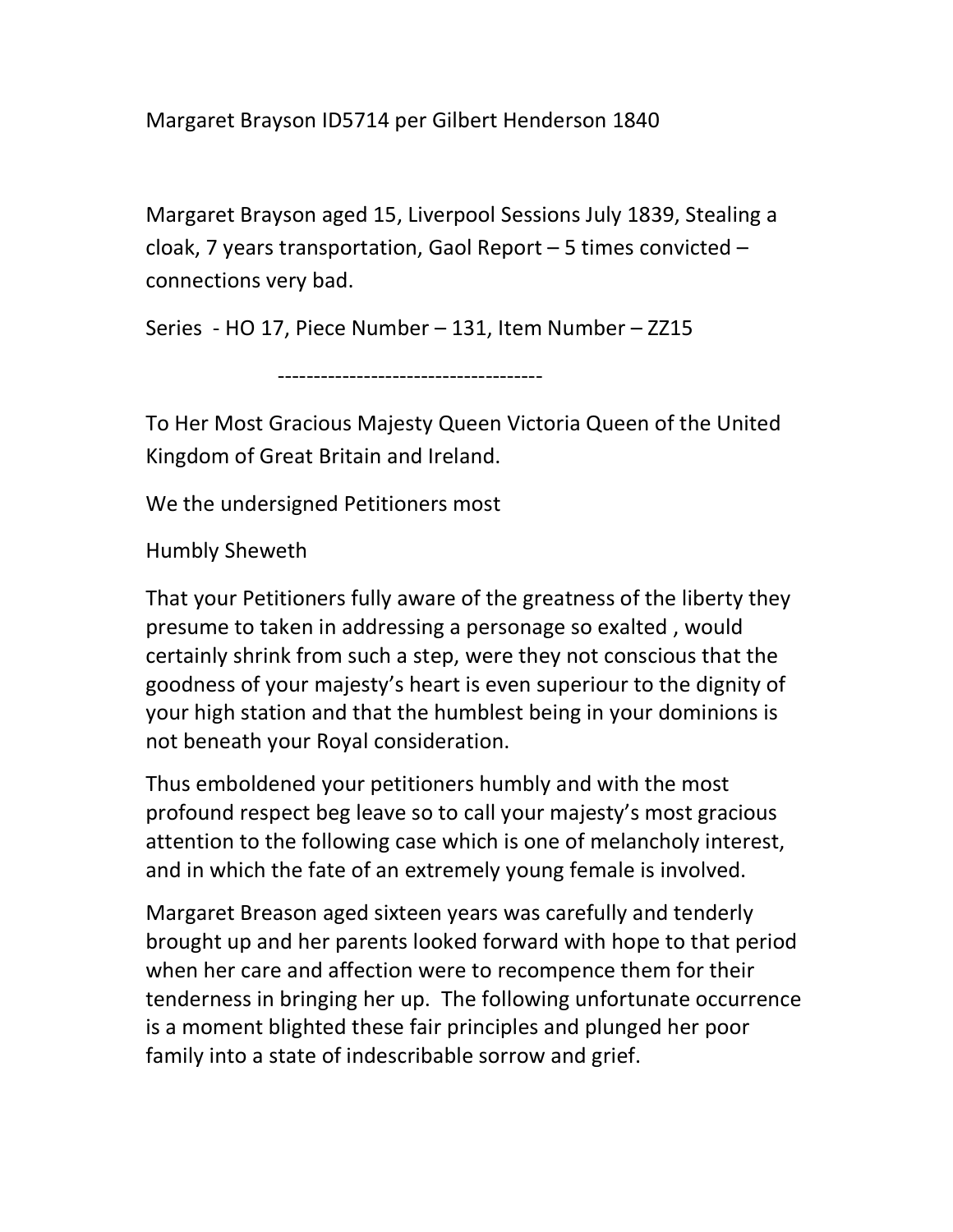In April last, she was sent by the directions of her mother to see a younger brother to school as little inclined to education as he was swift of fool he outran his sister – weary of pursuing him to no purpose, she desisted, and having occasion into a yard that stood open remained a few moments in it. On returning she was seized upon and thrown into prison. She committed no crime – there was nothing found upon her and she suffered this outrage and shame merely on the assumption that because two females had stolen a cloak from the same house she might be accessory. She was of course confronted with the other two, but whatever their crimes might have been they had the honesty to confess that Margaret Breason was a perfect stranger to them and consequently innocent of any participation in their guilt. She never the less sentence to transportation for seven years. Thus without your Majesty's gracious interference is her doom sealed, thrown ( as she will be if the sentence is enforced) among the most abandoned of her sex, her morals will be destroyed – her religion swallowed up in vice and her ruin here and hereafter consummated. We your petitioners pity the despair of her parents – but we pity still – more the youthful victim herself . We imploy your Majesty to have mercy on this young creature. We confuse you by your own purity of soul and love of virture to snatch this female child from the vortex of vice and [ ] already opening beneath her feet – restore her to religion – to society – to her mother – and your Petitioners as in duty bound will ever pray.

Thomas {Basiton}

John Smith

James Crook

Stephen Carr

28th August 1839

Lord Landon presents his compliments to Mr Phillipps and begs to transmit for the compassionate consideration of Lord John Russell